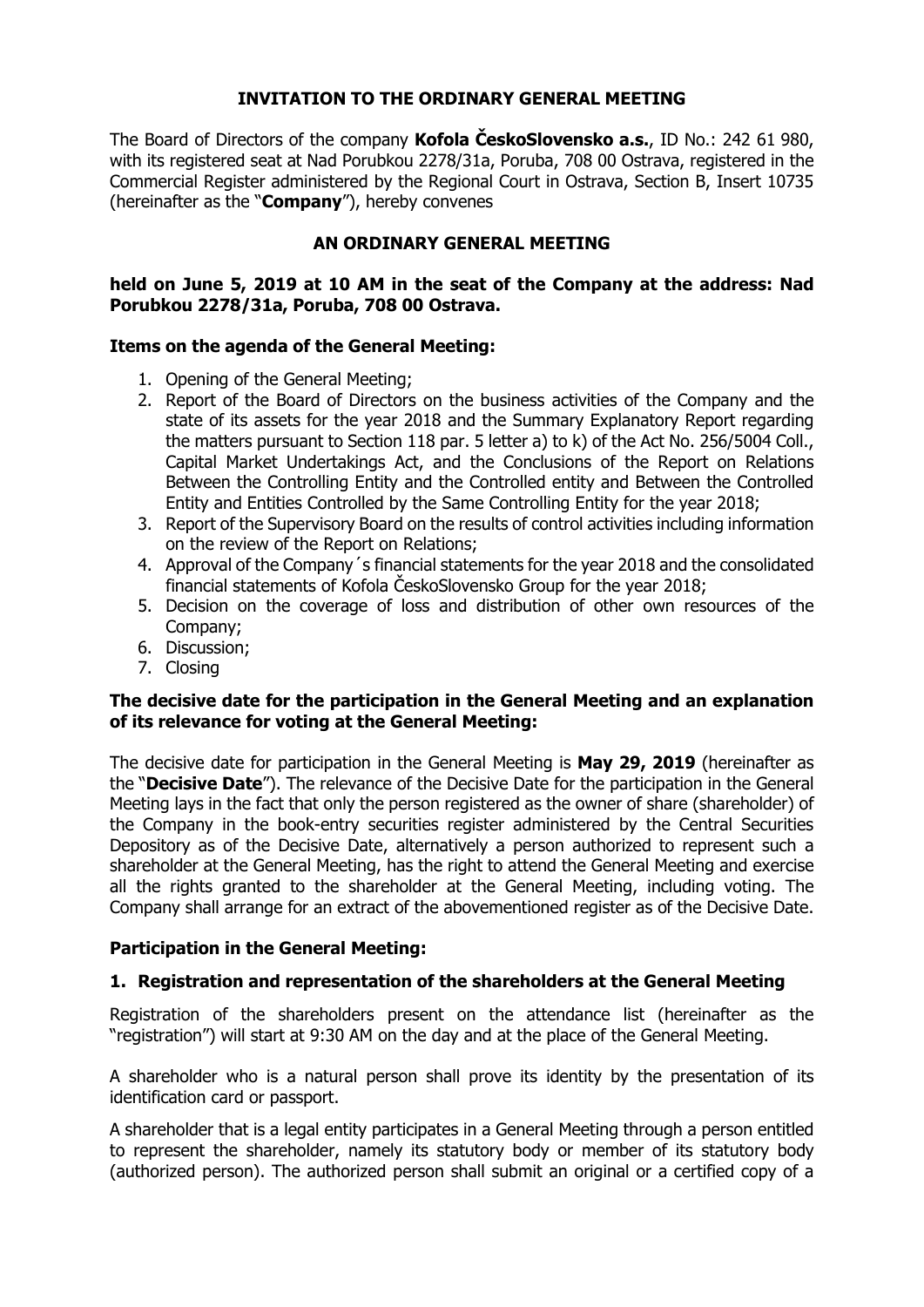registry extract or another reliable document that proves the existence of the shareholder and the authorization of the authorized person to represent the shareholder. These documents **shall not be older than three (3) months**. If these documents are not issued in Czech or English, an **official translation** of the documents or their necessary part **into Czech or English** must be attached. An authorized person shall also present their identification card or passport in order to prove their identity.

A Power of Attorney for the General Meeting must be granted in writing and state clearly whether it was granted for the representation at one or more General Meetings of the Company.

If a shareholder who is a natural person is represented by a proxy, the proxy must, before being admitted to the General Meeting, submit a Power of Attorney in writing signed **with an officially verified signature of the shareholder**.

If a shareholder that is a legal entity is represented by a proxy, the proxy must, before being admitted to the General Meeting, submit a Power of Attorney in writing signed by one or more authorized person(s) on behalf of the shareholder according to the manner of representation of the shareholder resulting from a registry extract or other reliable document, the **signature(s) being officially verified**. A proxy of a shareholder that is a legal entity must submit, along with the Power of Attorney, an original or a certified copy of a registry extract or another reliable document that will prove the existence of the shareholder and the authorization of the authorized person(s) who signed the Power of Attorney on behalf of the shareholder. These documents (except for the Power of Attorney) shall **not be older than three (3) months**. If these documents are not in Czech or English, an **official translation** of the documents or their necessary part **into Czech or English** must be attached. The proxy shall submit their identification card or passport in order to prove their identity.

The Company may allow a shareholder, a person authorized to act on behalf of a shareholder or an agent to the General Meeting if there is no doubt about their identity and their authorization to act on behalf of a shareholder even if the documents that shall be submitted under the above requirements (in accordance with par. 12.3. to 12.5. of the Articles of Association of the Company) are not submitted as fully signed or if the signatures are not duly notarized.

In exercising all rights attached to the shares recorded at the relevant account, including voting at General Meeting, a shareholder may be represented at the General Meeting also by a manager registered in the investment instruments register or other person authorised to exercise the rights attached to the shares in compliance with such register. Authorization of such persons at the registration is proved by the Extract from the investment instruments register arranged for by the Company (the manager registered in the investment instruments register does not have to submit a Power of Attorney granted to represent the shareholder).

The company hereby notifies the shareholders that a written form of a Power of Attorney that can be used for granting the power of attorney is available from May 5, 2019 till the day of the General Meeting at the Company registered seat at the address: Nad Porubkou 2278/31a, Poruba, 708 00 Ostrava on every business day from 10 a.m. to 3 p.m. Simultaneously, a form of the Power of Attorney will be posted during the same period on the Company´s website: [www.firma.kofola.cz](http://www.firma.kofola.cz/) under the link "INVESTOR" in the section "General Meeting". At own expense and risk, everybody has the right to request a hard copy of a form of the Power of Attorney to be sent them (request to be sent to the registered seat of the Company) or via electronic means to the address: [valnahromada@kofola.cz.](mailto:valnahromada@kofola.cz)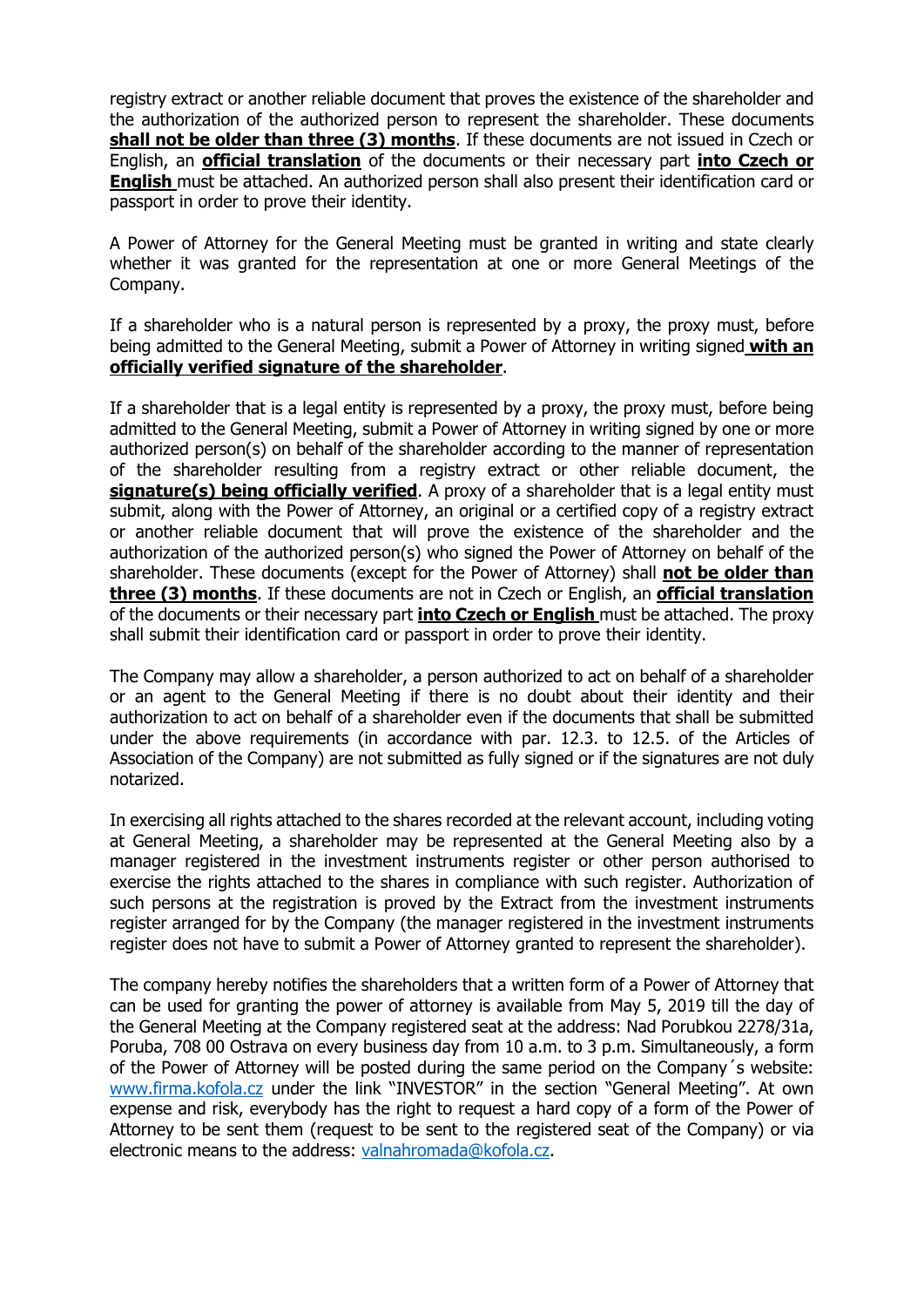At the following email address, the Company will accept electronic notices stating that a Power of Attorney was granted to represent a shareholder at the General Meeting or that it was revoked: [valnahromada@kofola.cz.](mailto:valnahromada@kofola.cz) This notice shall contain electronic signature issued by an accredited provider of certification services. Details concerning the acceptance or revocation of the Power of Attorney and requirements concerning the content are stated by the Board of Directors on the Company's website: [www.firma.kofola.cz.](http://www.firma.kofola.cz/)

# **2. Notice of the rights of shareholders related to the participation in the General Meeting, and the way of their exercise**

The shareholders are entitled to attend the General Meeting and vote at the General Meeting. At the General Meeting, the shareholders are further entitled to require and obtain explanations on matters concerning the Company or entities controlled by the Company from the Company, provided that such an explanation is necessary to be able to assess the matters included in the agenda of the General Meeting, or to exercise the shareholders' rights at the General Meeting. The period for presentation of a request by the shareholder at the General Meeting is five (5) minutes unless otherwise decided by the chair of the General Meeting. The shareholders are also entitled to submit a request or a counterproposal in writing; they are entitled to do so in the time period between the publication of the invitation to the General Meeting and the General Meeting. A written request for explanation may not exceed a page form A4, font size 12.

The shareholders are further entitled to make proposals and counterproposals on the matters included in the agenda of the General Meeting and raise objections against General Meeting resolutions. Every shareholder wishing to present a proposal or a counterproposal has five (5) minutes for the presentation of their proposal or counterproposal unless decided otherwise by the chair of the General Meeting.

The shareholders may exercise their rights in person, may be represented by their statutory body or proxy or by a manager registered in the investment instruments register or a person authorised to exercise the rights attached to the shares according to the record in the investment instruments register.

The shareholders bear the costs related to their participation in the General Meeting.

The Board of Directors may refuse, in full or in part, to provide an explanation due to reasons stated by law. The explanation may be provided in a form of a summary response to multiple questions of a similar content. A shareholder shall also be conclusively presumed to have received an explanation when the information was posted on the Company's website no later than the day preceding the date of the General Meeting and is available to the shareholders at the place of the General Meeting.

An explanation of the matters concerning the ongoing General Meeting will be provided to the shareholder by the Company directly at the General Meeting. Where this is not possible due to the complexity of the explanation, it will be provided to the shareholders within 15 days after the General Meeting, even if it is no longer necessary to assess the discussions at the General Meeting or to exercise the shareholder's rights at the General Meeting.

# **a) Right to make proposals and counterproposals**

The shareholder is entitled to make proposals and counterproposals on matters included in the agenda of the General Meeting. If the shareholder intends to make a counterproposal on matters included in the agenda of the General Meeting, the shareholder shall deliver its counterproposal at the latest fifteen (15) calendar days before the General Meeting; this shall not apply to proposals to appoint certain persons to the Company´s bodies: such proposals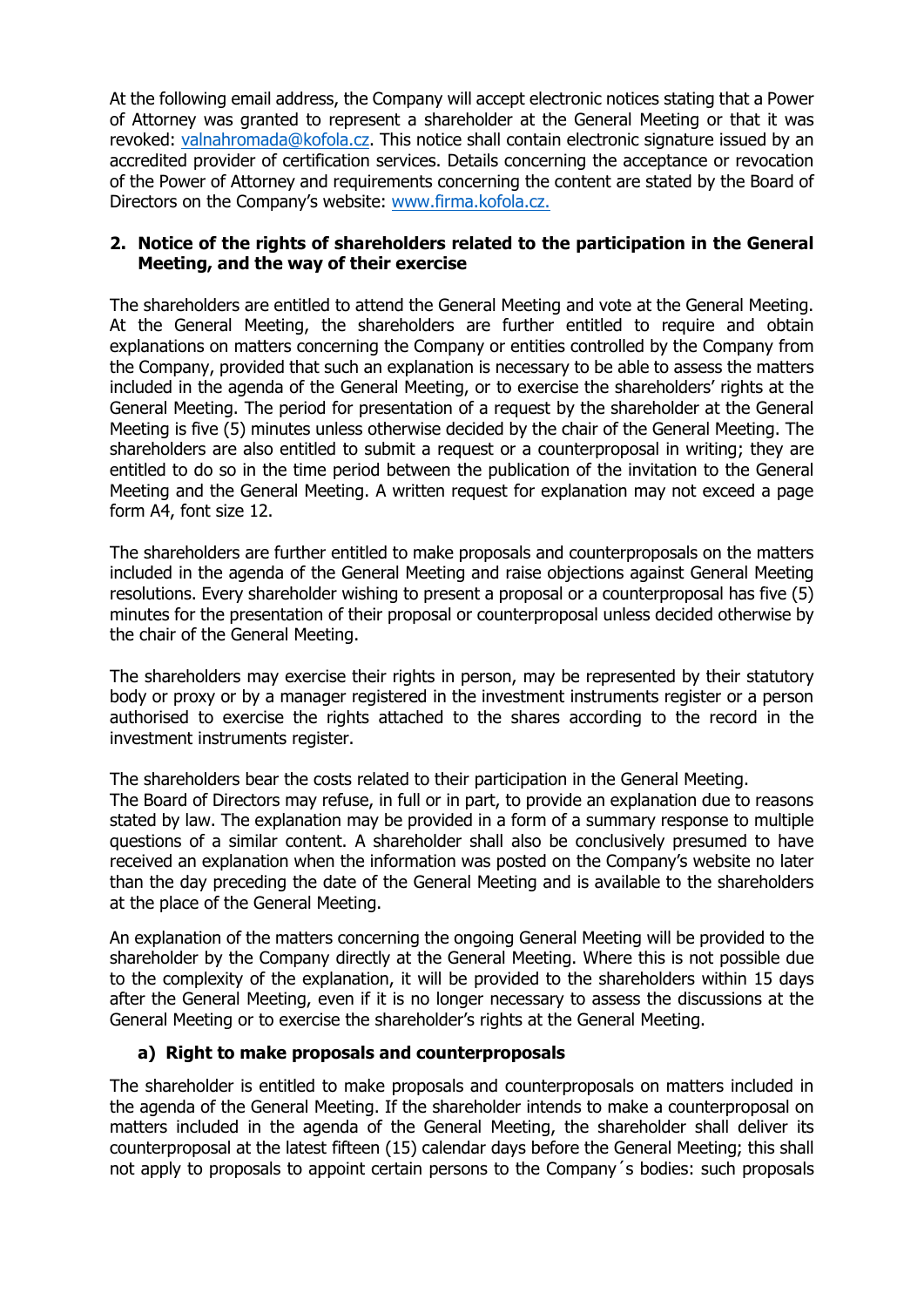may be submitted by the shareholder not only prior to the General Meeting but also directly at the General Meeting. If a counterproposal was delivered after the distribution and publication of the invitation to the General Meeting, The Board of Directors shall publish the counterproposal within 5 days prior to the Decisive Date for a participation in the General Meeting, in a manner prescribed by the Act No. 90/2012 Coll., on commercial companies and cooperatives (act commercial corporations) ("**Business Corporations Act**") and the Articles of Association of the Company for convening of the General Meeting.

The Board of Directors shall notify the shareholders, in a manner prescribed by the Business Corporations Act and the Articles of Association of the Company for the convocation of the General Meeting, of the wording of the shareholder´s counterproposal accompanied by its opinion; this shall not apply if the notification would have been delivered less than 2 days before the date of the General Meeting or if the expenses for delivery would have been in gross disproportion to the relevance and content of the counterproposal and/or if the wording of the counterproposal contains more than 100 words. Where the counterproposal contains more than 100 words, the Board of Directors shall notify the shareholders of the substance of the counterproposal accompanied by its opinion and shall publish the counterproposal on the Company´s website [www.firma.kofola.cz.](http://www.firma.kofola.cz/)

# **b) The right to request a matter to be included in the agenda of the General Meeting**

The shareholder or shareholders who hold shares with an aggregate face value of at least 1 % of the registered capital (hereinafter as the "**Qualified Shareholder**") may request the Board of Directors to include a matter determined by them in the agenda of the General Meeting provided that every matter is accompanied by a draft resolution or its inclusion is justified. In the event that the request was delivered after the publication and distribution of the invitation to the General Meeting, the Board of Directors shall publish an addendum to the agenda of the General Meeting no later than five (5) days prior to the Decisive Date for the participation in the General Meeting, in the manner set by the Business Corporations Act and by the Articles of Association of the Company for convening a General Meeting.

# **3. Number of shares and voting rights**

The registered capital of the Company amounts to CZK 1,114,597,400 (in words: one billion one hundred and fourteen million five hundred and ninety-seven thousand four hundred Czech crowns) and is divided into 22,291,948 (in words: twenty two million two hundred and ninetyone thousand and nine hundred and forty-eight) listed common registered shares, each of a face value of CZK 50, issued as book-entry shares. Each share of the Company with a face value of CZK 50 carries one (1) vote. The total number of votes in the Company amounts to **22,291,948** (in words: twenty-two million two hundred and ninety-one thousand nine hundred and forty-eight) **votes**.

# **4. Participation in the General Meeting and voting**

All the shareholders present are registered in an attendance list that contains information required by the Business Corporation Act. If a person is refused to be registered in the attendance list and to be admitted to the General Meeting, the refusal and its reasoning shall be specified in the attendance list. The attendance list is available in the meeting room until the closing of the General Meeting.

Items on the agenda are discussed at the General Meeting gradually in the order specified in the invitation to the General Meeting. The items that are not on the agenda of the General Meeting can only be discussed or decided if all the shareholders agree with it.

The chair of the General Meeting shall call on a person who suggested a proposal to present the proposal, and then they shall call on a person who suggested a counterproposal to present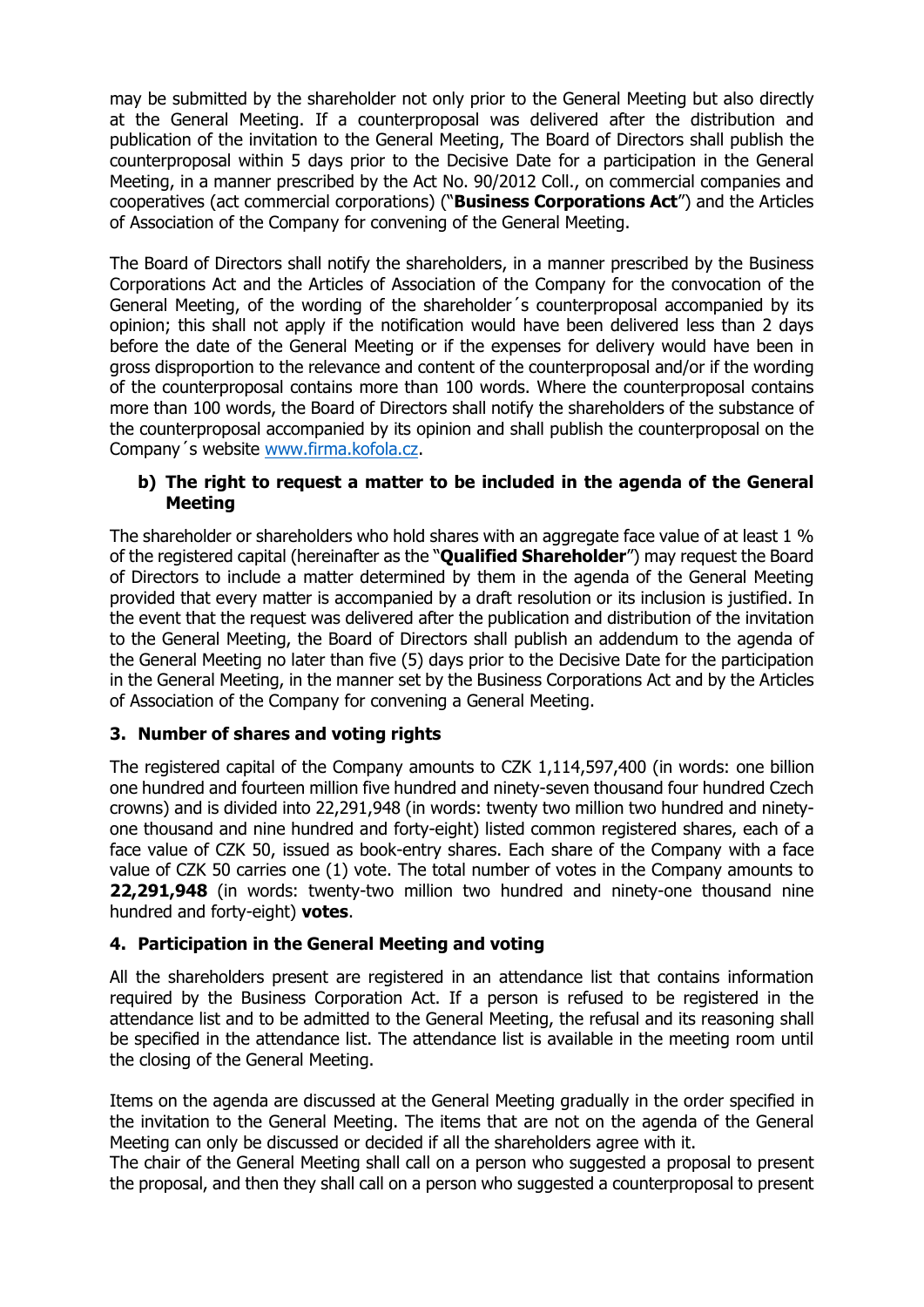the counterproposal. Every shareholder wishing to present a proposal or a counterproposal has five (5) minutes for the presentation of their proposal or counterproposal unless decided otherwise by the chair of the General Meeting.

Following the presentation of proposals or counterproposals concerning a particular agenda item, the chair of the General Meeting shall announce which proposals or counterproposals have been submitted. Prior to the voting, the chair of the General Meeting shall ask if there are any objections to the proposals, and the General Meeting shall listen to these objections if there are any. First, the proposal made by the Board of Directors is voted on, followed by the proposal of members of the Supervisory Board, and then by the proposals and counterproposals of the shareholders, in the order of their presentation. If a particular proposal (or a counterproposal) is accepted, there is no more voting on other proposals and counterproposals.

Voting at the General Meeting is performed in compliance with the Articles of Association of the Company and the Rules of Procedure and Voting Rules approved by the General Meeting (draft Rules of Procedure and Voting Rules is published on the Company´s website [www.firma.kofola.cz\)](http://www.firma.kofola.cz/).

When the voting is over, the chair of General Meeting shall announce the result of the voting.

Shareholders vote by raising a voting card indicating the number of votes that the respective shareholder obtained during the registration.

The General Meeting adopts decision by the majority of votes of the shareholders present, unless a different majority is required by law or by the Articles of Association of the Company.

The shareholders, members of the Board of Directors or members of the Supervisory Board may raise objections against a resolution of the General Meeting, and require the objection to be recorded in the Minutes of the General Meeting. In the event that the recording of the objection is not required, the minute taker is not obliged to record a content of such objection in the Minutes of the General Meeting.

### **5. Manner and procedure of correspondence voting**

The shareholders may also cast their votes by correspondence. The shareholders vote by sending the ballot to the address of the registered seat of the Company: Nad Porubkou 2278/31a, Poruba, 708 00 Ostrava. The ballot must be delivered to the address of the registered seat of the Company at least one (1) business day before the start of the General Meeting.

The shareholders voting by correspondence are considered present at the General Meeting only for the purpose of voting on those agenda items they casted their correspondence votes for.

Pursuant to Article 14 par. 14.3 of the Articles of Association of the Company, the correspondence vote must include:

- (a) Name, surname, date of birth and residence address of the shareholder (if the shareholder is a natural person) or a representative of a shareholder,
- (b) Business name, registered seat and identification (registration) number of a shareholder (if the shareholder is a legal person),
- (c) Agenda item to which the vote relates,
- (d) Number and face value of shares of the shareholder at the shareholder's disposal,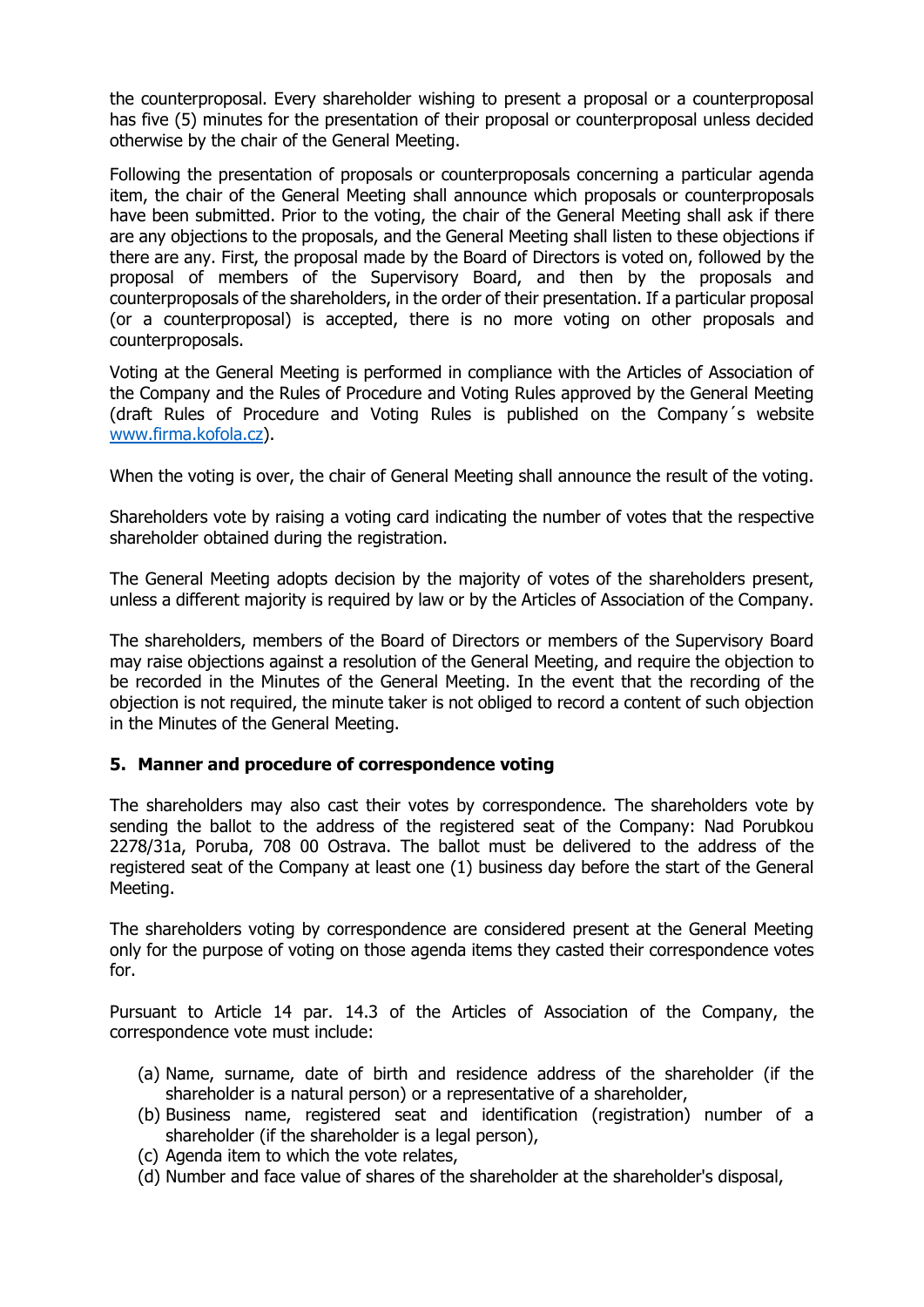- (e) Information whether the shareholder votes for, against or whether the shareholder abstains from voting, and
- (f) Officially verified signature of a person who signed the correspondence vote. If a correspondence vote is signed by a representative of the shareholder, the Power of Attorney signed by the shareholder (if the shareholder is an individual) or signed by an authorized person on behalf of the shareholder (if the shareholder is a legal entity) must be attached. The signatures on the Power of Attorney must be officially verified.

Correspondence voting of a shareholder that is a legal person must be accompanied by an original or certified copy of a registry extract or another reliable document proving the existence of the shareholder and the authorization of the authorized person(s) to sign the correspondence vote on behalf of the shareholder or to sign the Power of Attorney based on which a proxy signed the correspondence voting. If these documents are not in Czech or English, an **official translation** of the documents or a necessary part thereof **into Czech or English shall be attached. These documents (except for the Power of Attorney) may not be older than three (3) months.**

From May 3, 2019 to the day of the General Meeting (including), a form for correspondence voting is available to the shareholders for inspection and may be obtained at the registered seat of the Company at the address: Nad Porubkou 2278/31a, Poruba, 708 00 Ostrava, on business days from 10 a.m. to 3 p.m., as well as on the Company´s website [www.firma.kofola.cz](http://www.firma.kofola.cz/) under the link "INVESTOR" in the section "General meeting".

Correspondence vote may be approved by the Company even if not all the documents mentioned above were submitted or if the documents submitted were not notarized provided that there are no doubts as to the identity of the shareholder and their right to vote.

Correspondence vote received by the Company cannot be changed or cancelled. If the shareholder who voted by correspondence is also present at the General Meeting, correspondence vote is not taken into account.

# **6. Information about the manner and place for obtaining documents**

The documents referred to in the provision 120b, par. 1 of the Act No. 256/2004 Coll., Capital Market Undertakings Act, namely invitation to the General Meeting and other documents related to the agenda of the General Meeting, unless statutory provisions provide otherwise, a form for the correspondence voting, draft resolutions of the General Meeting and/or opinions of the Board of Directors about the individual items on the proposed agenda of the General Meeting, written version of received proposals or counterproposals of the shareholders, as well as a form of a Power of Attorney to represent a shareholder at the General Meeting are available for inspection at the registered seat of the Company at the address: Nad Porubkou 2278/31a, Poruba, 708 00 Ostrava, on business days from 10 a.m. to 3 p.m. from May 3, 2019 until the day of the General Meeting (including).

All these documents are also available to the shareholders on the Company´s website [www.firma.kofola.cz,](http://www.firma.kofola.cz/) under the link "INVESTOR" in the section "General meeting" from May 3, 2019. The information for the shareholders will also be provided on the day and at the place of the General Meeting.

## **Draft resolutions on the individual items of the agenda of the General Meeting and their reasoning:**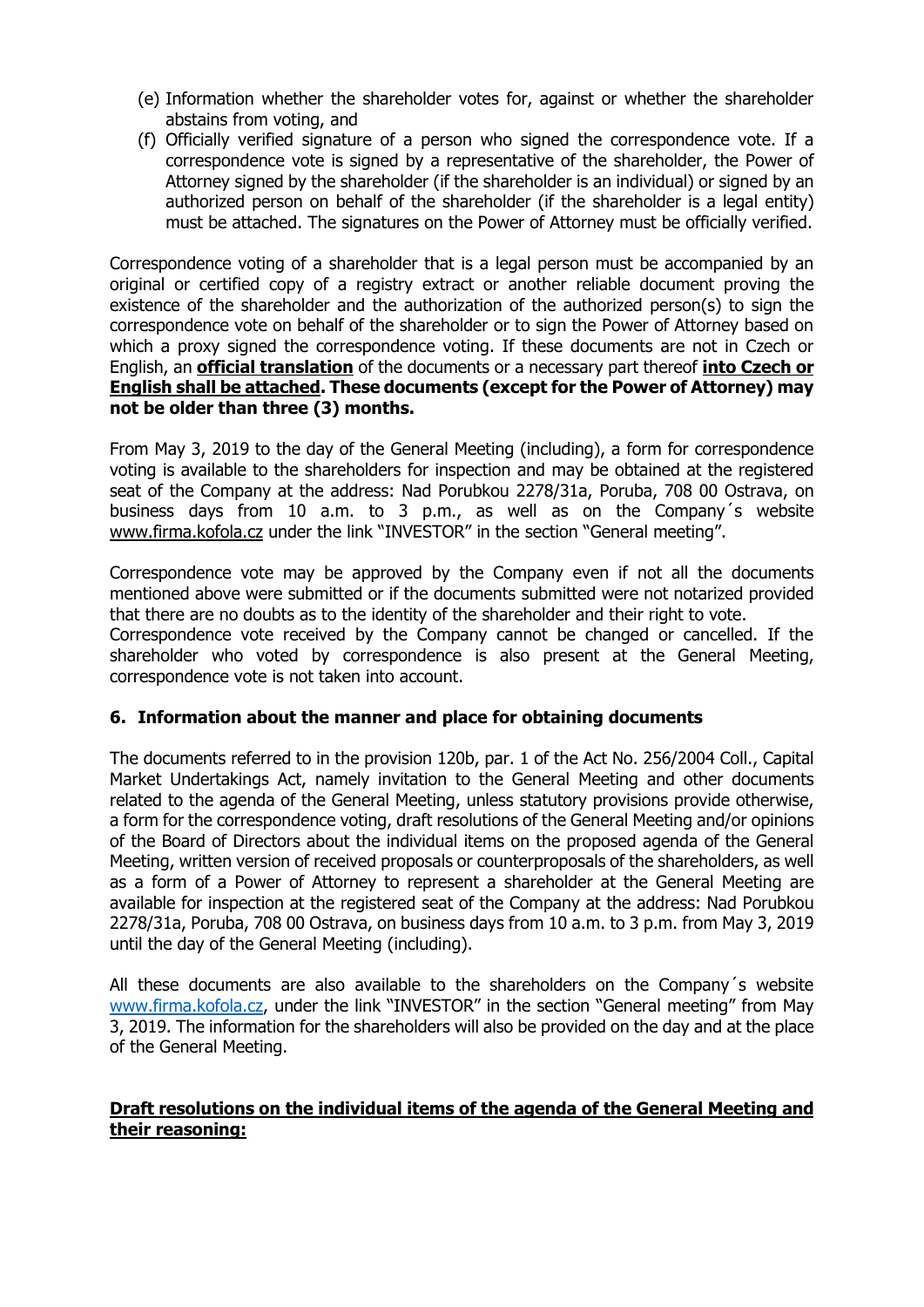**Para 2: Report of the Board of Directors on the business activities of the Company and state of its assets for the year 2018 and the Summary Explanatory Report regarding the matters pursuant to Section 118 par. 5 letter a) to k) of the Act No. 256/5004 Coll., Capital Market Undertakings Act, and the Conclusions of the Report on Relations Between the Controlling Entity and the Controlled entity and Between the Controlled Entity and Entities Controlled by the Same Controlling Entity for the year 2018**

### Explanation:

Report of the Board of Directors on the business activities of the Company and the state of its assets for the year 2018 and the Summary Explanatory Report regarding the matters pursuant to Section 118 par. 9 of the Capital Market Undertakings Act and the Conclusions of Report on Relations between Related Persons are submitted to the General Meeting in accordance with the law and the Articles of Association of the Company. Report of the Board of Directors on the Business Activities, the Summary Explanatory Report as well as the Report on Relations are part of the Annual Report of the Company. This item on the agenda shall not be subject to vote.

### **Para 3: Report of the Supervisory Board on the results of control activities including information on the review of the Report on Relations**

#### Explanation:

The Supervisory Board Report on the results of control activities, also including opinion on the ordinary financial statements of the Company and consolidated financial statements of Kofola ČeskoSlovensko Group and a proposal for Distribution of a profit of the Company for the year 2018, as well as the information on the results of review of the Report on and an opinion thereon are submitted to the General Meeting in accordance with the law and the Articles of Association of the Company. This item on the agenda shall not be subject to voting.

#### **Para 4: Approval of the Company´s financial statements for the year 2018 and the consolidated financial statements of Kofola ČeskoSlovensko Group for the year 2018**

### Draft Resolution (1):

"The General Meeting approves the annual financial statements of the Company as of 31/12/2018."

### Draft Resolution (2):

"The General Meeting approves the consolidated financial statements of Kofola ČeskoSlovensko Group as of 31/12/2018."

#### Reasoning:

In compliance with the legal provisions the annual financial statements of the Company as of 31/12/2018 as well as the consolidated financial statements of Kofola ČeskoSlovensko Group as of 31/12/2018 are submitted by the Board of Directors of the Company to be approved at the General Meeting.

The financial statements present fairly, in all material respects, the Company's and Kofola ČeskoSlovensko Group's assets, liabilities and financial position. The financial statements and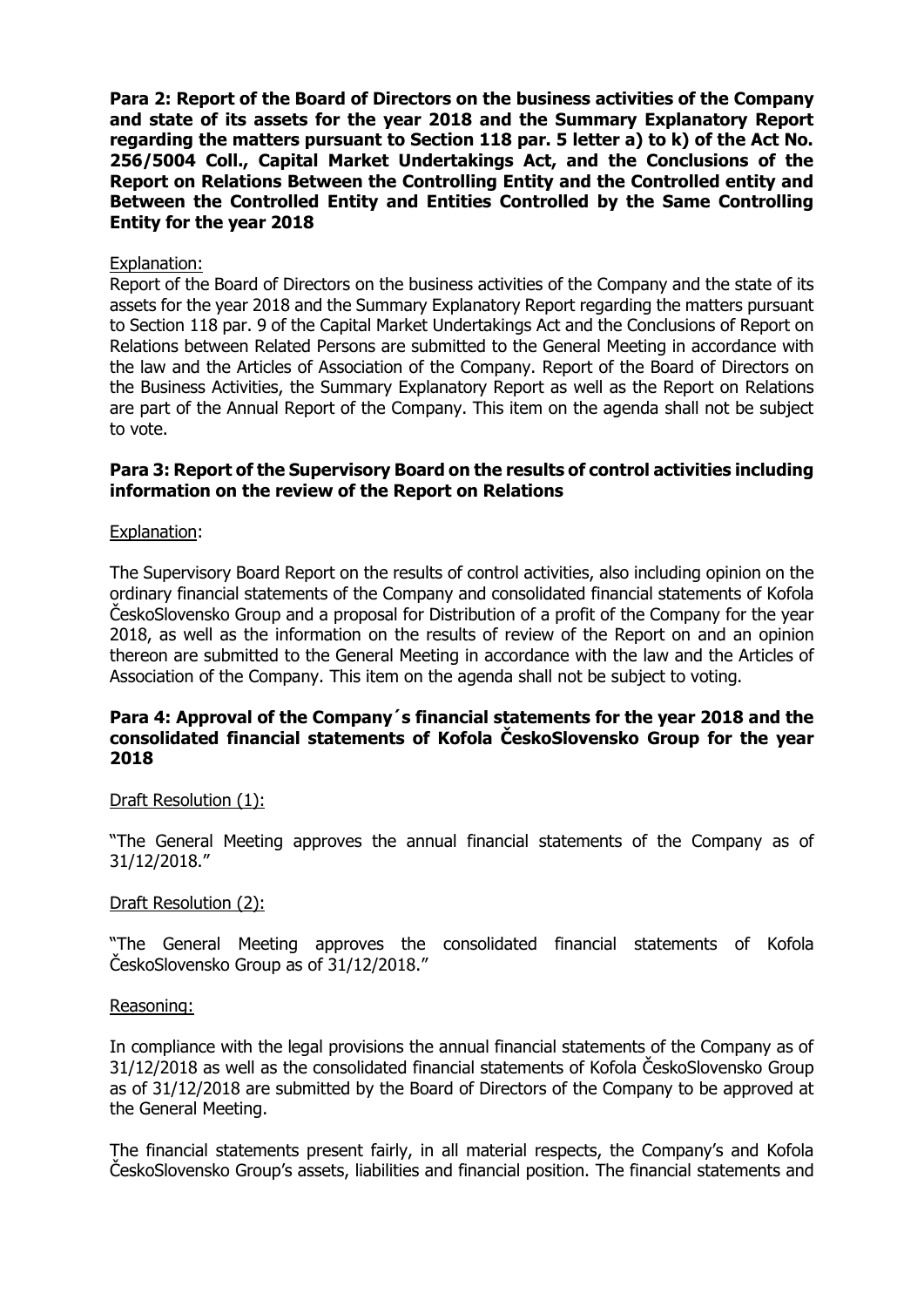the consolidated financial statements were reviewed by the Supervisory Board with the conclusion that the Supervisory Board recommended the General Meeting to approve them. The Auditor issued an unqualified auditor's report.

## **Para 5: Decision on the coverage of loss and distribution of other own resources of the Company**

## Draft Resolution (1):

"The General Meeting of the Company decided to deal with the economic results of the accounting period from 1/1 to 31/12/2018 in the following way: the loss in the amount of **CZK 329,119,125.30** shall be transferred to the account of undistributed profits of previous years."

### Draft Resolution (2):

"The General Meeting of the Company decided that a part of the losses for the accounting period of 2018 in the amount of **CZK 317,389,686.61** shall be covered from the ˋDistribution Fundˊ"

### Draft Resolution (3):

"The General Meeting of the Company approves distribution of other own resources of the Company in the total amount of **CZK 300,941,298** held on the ˋDistribution Fundˊ account to the shareholders (hereinafter referred to as the **ˋDividendˊ**). The Dividend amounts to CZK 13.50 per share before taxation.

The Decisive Date to exercise the right to the Dividend is **May 29, 2019**. A person that will be registered as a shareholder of the Company on the Decisive Date to exercise their right to Dividend according to the previous sentence shall be entitled to the Dividend. The amount of the Dividend has been calculated from the total number of shares issued by the Company that amounts to 22,291,948 shares.

The Dividend is payable on **July 5, 2019**. The Dividend shall be paid through Česká spořitelna, a.s., Identification No.: 45244782, with its registered seat at Olbrachtova 1929/62, 140 00 Prague 4, in the way presented to this General Meeting. The Dividend shall be paid out until **July 5, 2022**."

### Reasoning:

In order to optimize the structure of the equity of the Company, the General Meeting held on August 13, 2018 decided to reduce the registered capital of the Company and create a special capital fund (the ˋDistribution Fundˊ).

According to the financial statements of the Company as of 31/12/2018, the sum of the resources in the ˋDistribution Fundˊ, a special capital fund amount to CZK 618,330,984.61.

The decision on the coverage of loss and the distribution of other proper resources falls within the competence of the General Meeting of the Company. The proposal of the Board of Directors of the Company on the economic results of the Company in 2018 and on the distribution of other own resources of the Company presupposes the loss realized by the Company in 2018 amounting to CZK 329,119,125.30 to be covered in the following way: a part of the loss amounting to CZK 317,389,686.61 will be covered from the ˋDistribution Fundˊ, a special